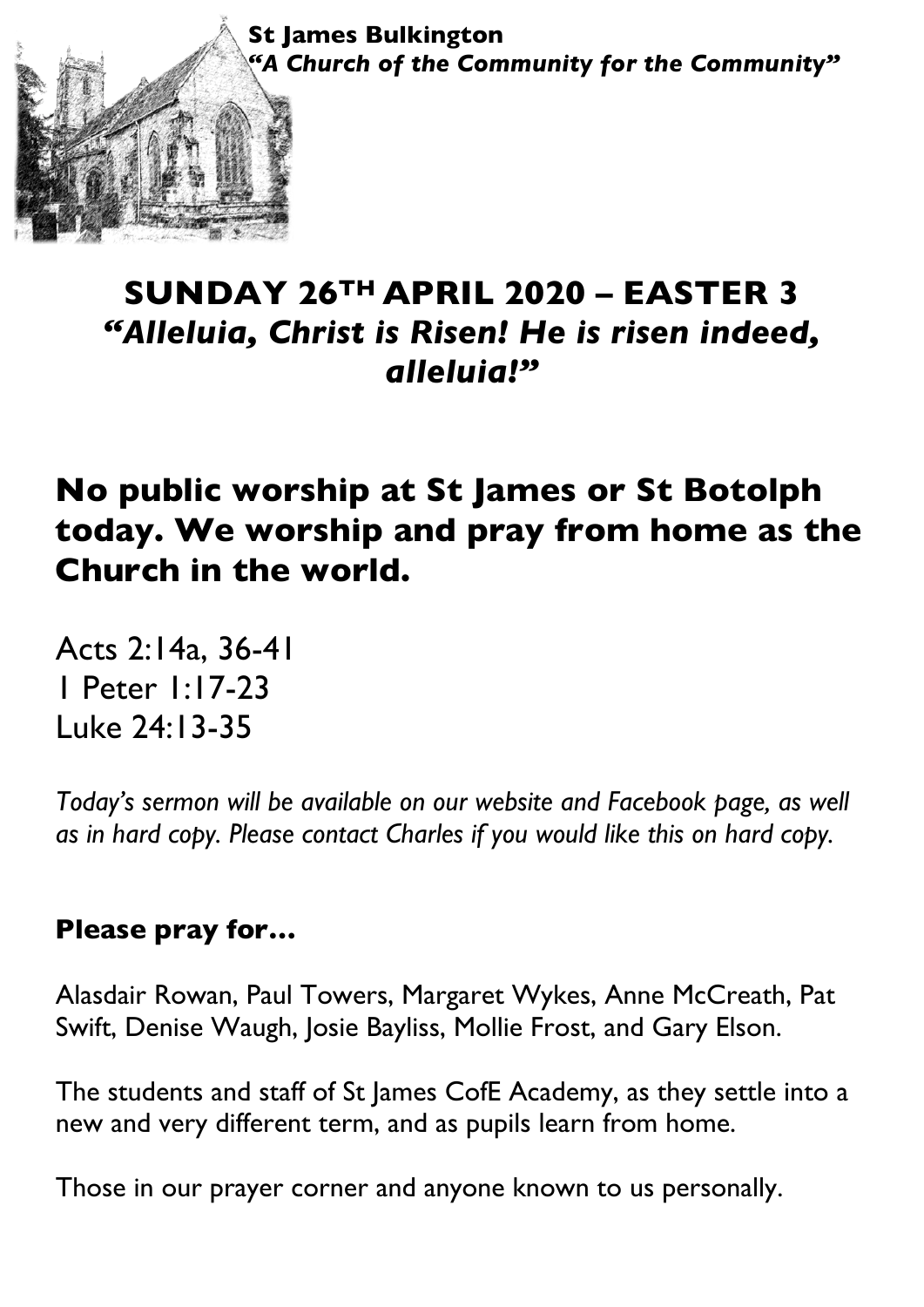Those who are bereaved, especially the families and friends of Marion Singleton, David Hargrave, Jean Liggins, Martin Beresford, Pat Killen, Pamela Dixon, and Pamela Dodds.

All those suffering with Coronavirus, or those who are lonely.

All health professionals and key workers.

In our parish this week, we pray for all those who live and work on St James Gardens, Stafford Close, and Staples Close.

### **THIS WEEK'S NOTICES**

**Happy Easter!** Please see our **website** and **Facebook** page for all our **Holy Week and Easter Services.**

We are very sorry to say that **public worship services and Church activities** are suspended until further notice and **the Church building is closed**. If you have any questions or concerns, please speak to Charles.

We are responding to the current situation with **Prayer, Service and Imagination.** See Charles' video on the Facebook page for more details or contact him to receive a hard copy.

**Ways to Pray** Prayer will be offered on behalf of the whole community regularly at St James. Please send in any specific prayer requests. Some opportunities for prayer:

- Coventry Cathedral will live stream services on their Facebook page every day at 9:15am and midday.
- There is a booklet called 'Prayers and Resources' available now online and hard copy. Please ask Charles for a copy if you would like one.
- Church of England reflections for the Easter season can be found on www.churchofengland.org